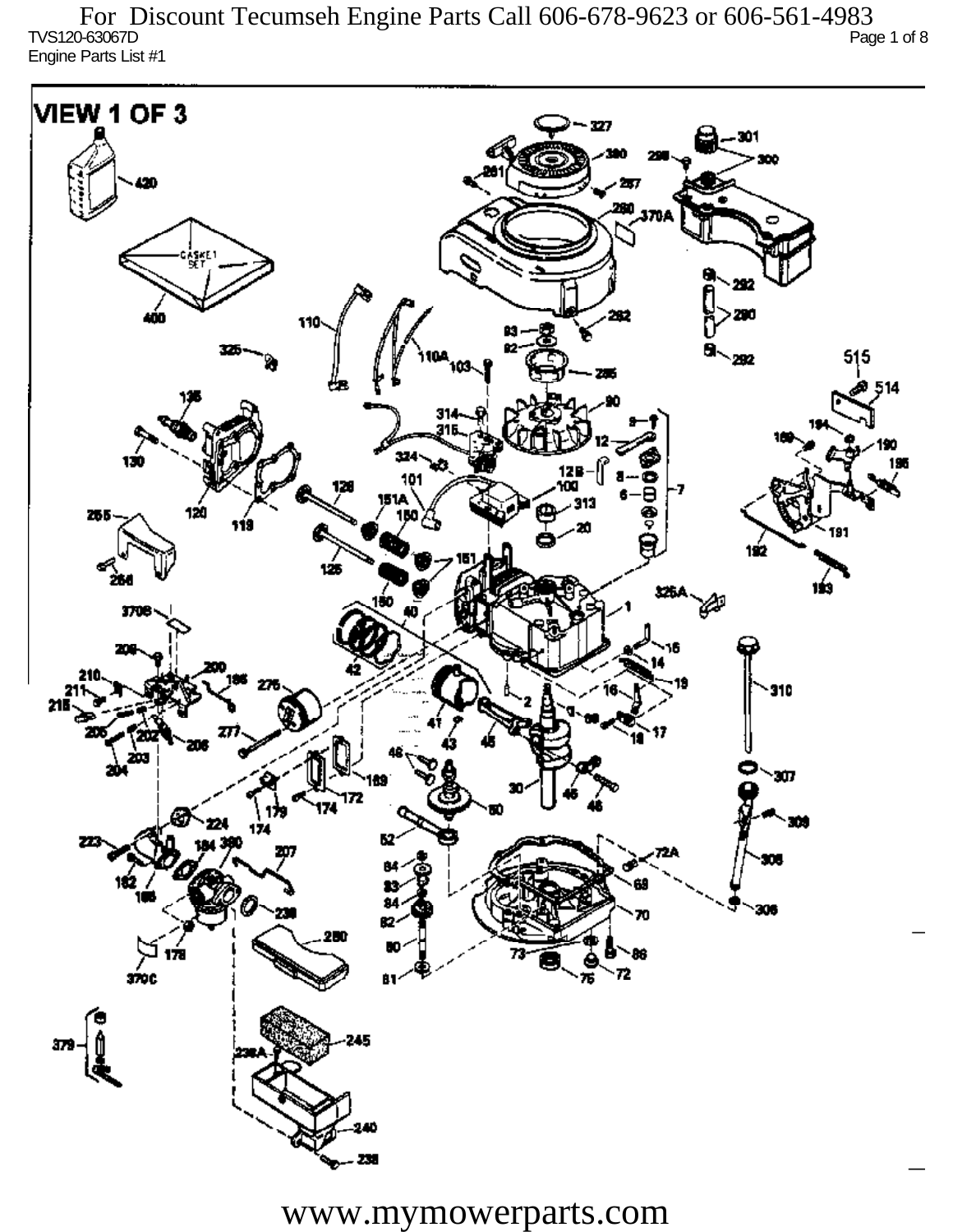| Ref # Part Number    | Qty Description                                              |
|----------------------|--------------------------------------------------------------|
| 1 33899A             | Cylinder (Incl. 2 & 20) (2-13/16")                           |
| 2 26727              | Pin, Dowel                                                   |
| 6 33734              | Element, Breather                                            |
| 7 34214A             | Breather Ass'y. (Incl. 6, 8, 9, 12, & 12A)                   |
| 8 33735              | * Gasket, Breather                                           |
| 9 30200              | Screw, 10-24 x 9/16"                                         |
| 12 33886             | Tube, Breather                                               |
| 14 28277             |                                                              |
|                      | Washer, Flat                                                 |
| 15 30589             | Rod, Governor (Incl. 14)                                     |
| 16 31383A            | Lever, Governor                                              |
| 17 31335             | Clamp, Governor lever                                        |
| 18 650548            | Screw, 8-32 x 5/16"                                          |
| 19 31361             | Spring, Extension                                            |
| 20 32600             | Seal, Oil                                                    |
| 30 35084A            | Crankshaft                                                   |
| 32 32323             | Washer, Thrust NOTE: This thrust washer maynot be            |
|                      | required if a new crankshafthas been installed. Check the    |
|                      | proper Mechanic's Handbook for acceptable end play. Use      |
|                      | this .010" thrust washer if excess end play is measured.     |
| 40 34535             | Piston, Pin & Ring Set (Std.) (2-13/1 6")                    |
| 40 34536             | Piston, Pin & Ring Set (.010" OS)                            |
| 40 34537             | Piston, Pin & Ring Set (.020" OS)                            |
| 41 33562B            | Piston & Pin Ass'y (Incl. 43) (Std.) (2 -13/16")             |
| 41 33563B            | Piston & Pin Ass'y. (Incl. 43) (.010" OS)                    |
| 41 33564B            | Piston & Pin Ass'y. (Incl. 43) (.020" OS)                    |
| 42 33567             | Ring Set (Std.) (2-13/16" Bore)                              |
| 42 33568             | Ring Set (.010" OS)                                          |
| 42 33569             | Ring Set (.020" OS)                                          |
| 43 20381             | Ring, Piston pin retaining                                   |
| 45 32875             | Rod Assy., Connecting (Incl. 46)                             |
| 46 32610A            |                                                              |
| 48 27241             | Bolt, Connecting rod<br>Lifter, Valve                        |
|                      | Camshaft (MCR)                                               |
| 50 33553             |                                                              |
| 52 29914             | Oil Pump Assy.                                               |
| 69 35261             | * Gasket, Mounting flange                                    |
| 70 34311C            | Flange Ass'y. (Incl. 72, 72A, 73, 75 & 80)                   |
| 72 30572             | Plug, Oil drain (Incl. 73)                                   |
| 73 28833             | * Drain Plug Gasket (Not req. W/plastic plug)                |
| 75 27897             | Seal, Oil                                                    |
| 80 30574             | Shaft, Governor                                              |
| 81 30590A            | Washer, Flat                                                 |
| 82 30591             | Gear Assy., Governor (Incl. 81)                              |
| 83 30588A            | Spool, Governor                                              |
| 84 29193             | Ring, Retaining                                              |
| 86 650488            | Screw, 1/4-20 x 1-1/4"                                       |
| 89 611004            | <b>Flywheel Key</b>                                          |
| 90 611046A           | <b>Flywheel</b>                                              |
| 92 650815            | Washer, Belleville                                           |
| 93 650816            | Nut, Flywheel                                                |
| 100 34443A           | Solid State Ignition                                         |
| 100 730207           | Magneto-to-Solid State Conv. Kit (Includes solid state       |
|                      | module, solid state flywheel key, and instructions.) (Use as |
|                      | required on external ignition engines only.)                 |
| 101 610118           | Cover, Spark plug (Use as required)                          |
| 103 650814           | Screw, Torx T-15, 10-24 x 1"                                 |
| 110 34231            | <b>Ground Wire</b>                                           |
| 118 730194           | Rope Guide Kit (Use as required)                             |
| www.mymowerparts.com |                                                              |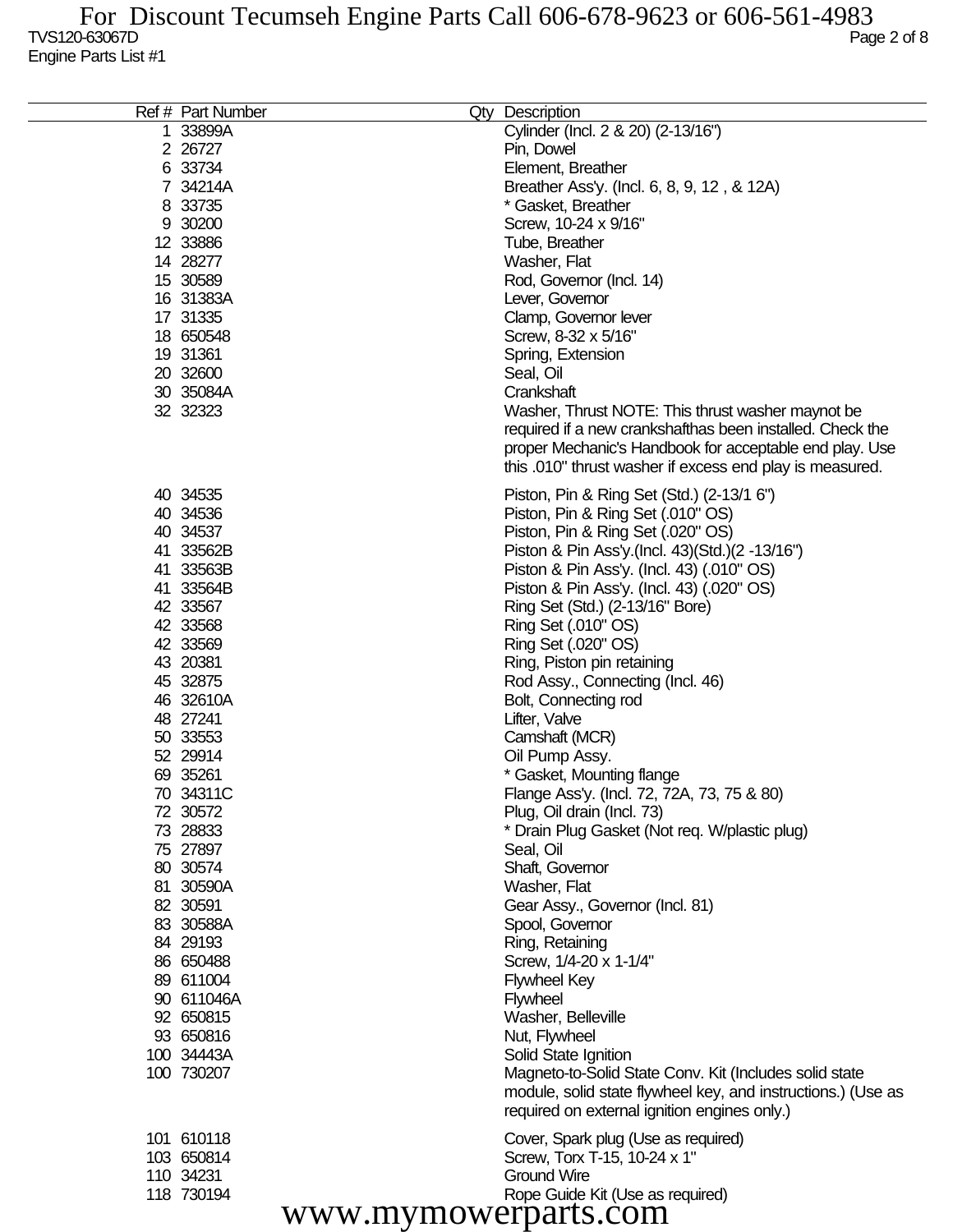| Ref # Part Number | Qty Description                                           |
|-------------------|-----------------------------------------------------------|
| 119 33554A        | * Gasket, Head                                            |
| 120 34342         | Head, Cylinder                                            |
| 125 29314B        | Intake Valve (Std.) (Incl. 151) (Conventional Ports)      |
| 125 29315C        | Intake Valve (1/32" OS) (Incl. 151) (Conventional Ports)  |
| 125 29313C        | Exhaust Valve (Std.) (Incl. 151) (Inverted Ports)         |
| 126 29313C        | Exhaust Valve (Std.) (Incl. 151) (Conventional Ports)     |
| 126 29315C        | Exhaust Valve (1/32" OS) (Incl. 151) (Conventional Ports) |
| 126 34776         | Exhaust Valve (Std.) (Incl. 151) (Conventional Ports)     |
|                   |                                                           |
| 126 32644A        | Intake Valve (Incl. 151) (Inverted Po rts)                |
| 130 6021A         | Screw, 5/16-18 x 1-1/2" (Use as requi red)                |
| 130 650697A       | Screw, 5/16-18 x 2-1/2" (Use as requi red)                |
| 135 35395         | Resistor Spark Plug (RJ19LM)                              |
| 150 31672         | Spring, Valve                                             |
| 151 31673         | Cap, Lower valve spring                                   |
| 167 650688        | Screw, 10-32 x 1" (Drilled thru)                          |
| 168 32924         | Spring, Speed adjusting screw                             |
| 169 27234A        | Gasket, Valve spring box cover                            |
| 172 32755         | Cover, Valve spring box                                   |
| 174 650128        | Screw, 10-24 x 1/2"                                       |
| 178 29752         | Nut & Lockwasher, 1/4-28                                  |
| 182 6201          | Screw, 1/4-28 x 7/8"                                      |
| 184 26756         | * Gasket, Carburetor                                      |
|                   |                                                           |
| 186 34358         | Link, Governor spring                                     |
| 200 33155A        | Control Bracket (Incl. 206)                               |
| 201 33150         | Bracket, Over-ride                                        |
| 206 610973        | Terminal (Use as required)                                |
| 207 34336         | Link, Throttle                                            |
| 209 30200         | Screw, 10-24 x 9/16"                                      |
| 210 27793         | Clip, Conduit                                             |
| 211 28942         | Screw, 10-32 x 3/8"                                       |
| 223 650451        | Screw, 1/4-20 x 1"                                        |
| 224 34690A        | * Gasket, Intake pipe                                     |
| 238 650806        | Screw, 10-32 x 5/8"                                       |
| 239 34338         | * Gasket, Air cleaner                                     |
| 240 34858         | Body, Air cleaner                                         |
| 246D 34927        | Felt, Air Cleaner                                         |
| 246E 35435        | Filter, Pre-air (Use as required)                         |
| 246 34340         | Element, Air cleaner                                      |
| 250 34792         | Cover, Air cleaner                                        |
| 260 35127         | Housing, Blower                                           |
| 261 30200         | Screw, 10-24 x 9/16"                                      |
| 262 650831        | Screw, 1/4-20 x 15/32"                                    |
| 277 650795        | Screw, 1/4-20 x 2-1/4" (Use as requir ed)                 |
| 277 650774        | Screw, 1/4-20 x 2-3/8" (Use as requir ed)                 |
| 277 792005        | Screw, 1/4-20 x 2-1/2" (Use as requir ed)                 |
|                   |                                                           |
| 287 650802        | Screw, 1/4-20 x 5/8"                                      |
| 290 34357         | Fuel Line (Epichlorohydrin 6-3/4")(17 cm)                 |
| 290 29774         | Fuel Line(Braided 8-1/4")(21 cm)(Use as req.)             |
| 290 30705         | Fuel Line (Braided 16")(40 cm)(Use as req.)               |
| 290 30962         | Fuel Line (Braided 32")(81 cm)(Use as req.)               |
| 292 26460         | Clamp, Fuel line                                          |
| 298 28763         | Screw, 10-32 x 35/64"                                     |
| 301 33032         | Fuel Cap (Use as required)                                |
| 305 34264         | Oil Fill Tube                                             |
| 306 34265         | Gasket, Oil fill tube                                     |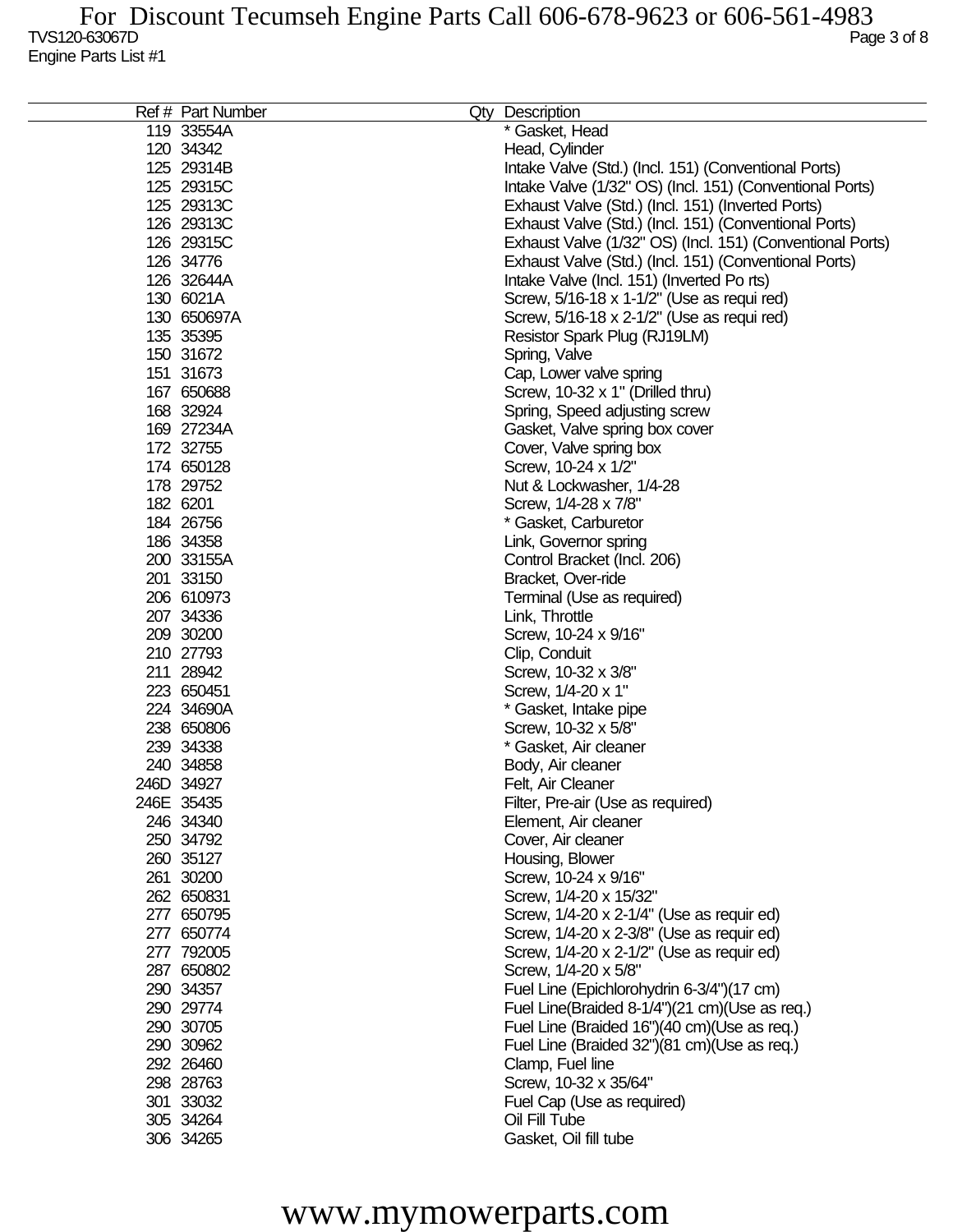| Ref # Part Number                                                                                                                                                                                        | Qty Description                                                                                                                                                                                                                                                                                                                                                                                                                                              |
|----------------------------------------------------------------------------------------------------------------------------------------------------------------------------------------------------------|--------------------------------------------------------------------------------------------------------------------------------------------------------------------------------------------------------------------------------------------------------------------------------------------------------------------------------------------------------------------------------------------------------------------------------------------------------------|
| 306 34282                                                                                                                                                                                                | "O" Ring (This "O" ring is required with metal fill tube only<br>when replacement mounting flange with .777 dia. oil fill hole<br>has been used.)                                                                                                                                                                                                                                                                                                            |
| 307 33590<br>309 650562<br>310 34267<br>313 34080<br>325 29443<br>326 34113<br>370H 34387<br>370J 34870<br>370A 34346<br>379 631021<br>380 632090                                                        | "O" Ring<br>Screw, 10-32 x 1/2"<br>Oil Dipstick (Incl. 150)<br>Spacer, Flywheel key<br>Clip, Fuel line<br>Plug, Screen<br>Decal, Instruction (Optional)<br>Decal, Instruction (Optional)<br>Decal, Instruction<br>Inlet Needle, Seat & Clip Assy.<br>Carburetor (Incl. 184) (Refer to Division 5, Section A, page<br>A1-14 or Fiche 8A, Grid E-1 for breakdown)                                                                                              |
| 390A 590531                                                                                                                                                                                              | Side Mount Rewind Starter (Refer to Division 5, Section C,<br>page 32 or Fiche 8A, Grid G-3 for breakdown)                                                                                                                                                                                                                                                                                                                                                   |
| 400 33740D<br>420 730225<br>425 730571<br>426 32203<br>427 32204<br>436 611006<br>437 30551<br>438 610947<br>439 610955<br>440 30992<br>442 610385<br>443 610408<br>444 29181<br>445 610593<br>446 33356 | * Gasket Set (Incl. items marked *)<br>SAE 30, 4-Cycle Engine Oil (Quart)<br>Starter Muff Kit (Incl.370J,426,427)(Opt.)<br>Starter Air Cleaner (Optional)<br>Starter Air Cleaner Bracket (Optional)<br>Stator Plate Ass'y.(Incl.377,378,437, 442-448)<br>Spring, Breaker box cover<br>Cover, Dust<br>Gasket, Stator cover<br>Cam, Breaker<br>Washer<br>Nut, 8-32<br>Breaker Fastening Screw & Washer<br><b>Condenser Fastening Screw</b><br>Terminal, Ground |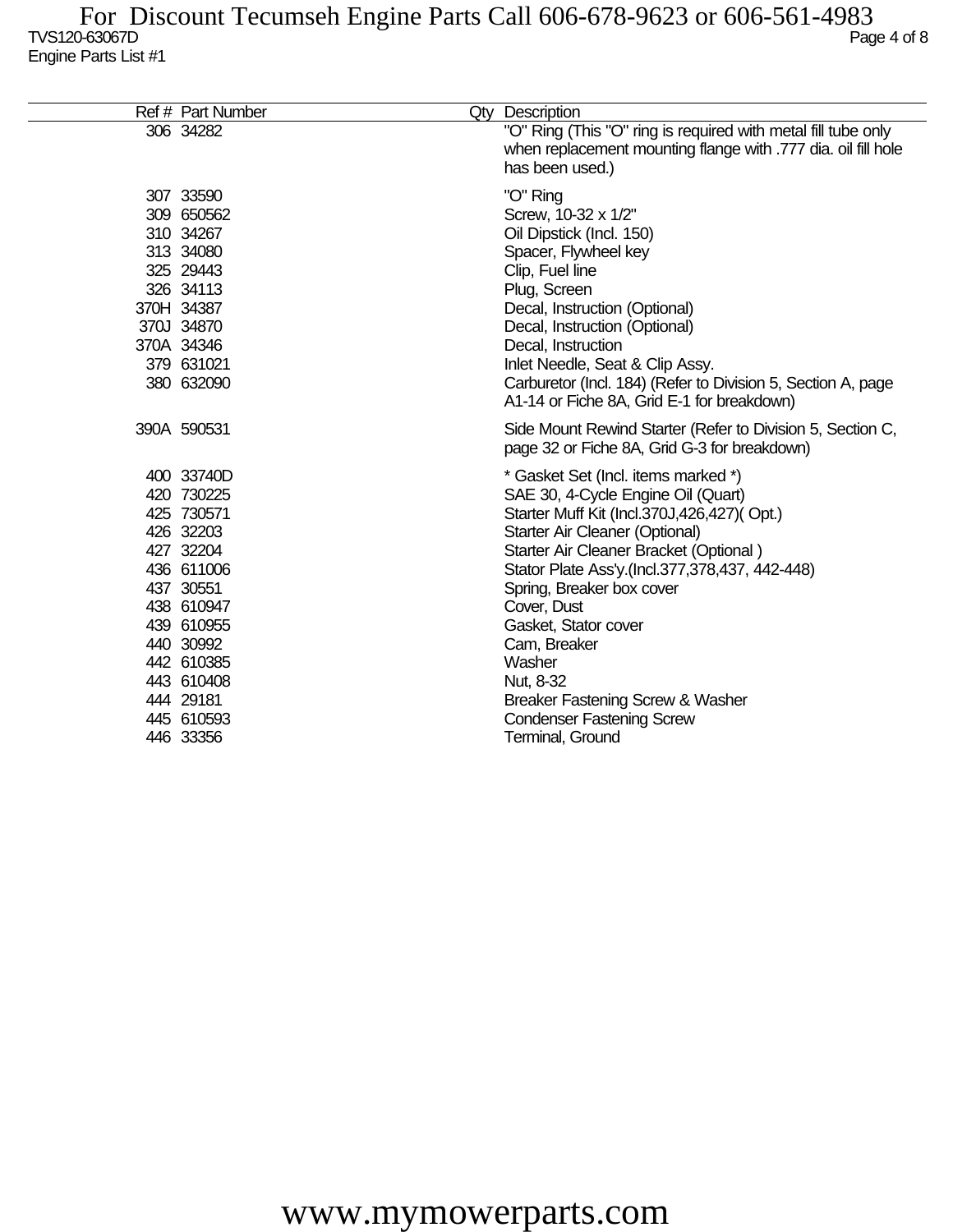TVS120-63067D Page 5 of 8 Engine Parts List #2 For Discount Tecumseh Engine Parts Call 606-678-9623 or 606-561-4983

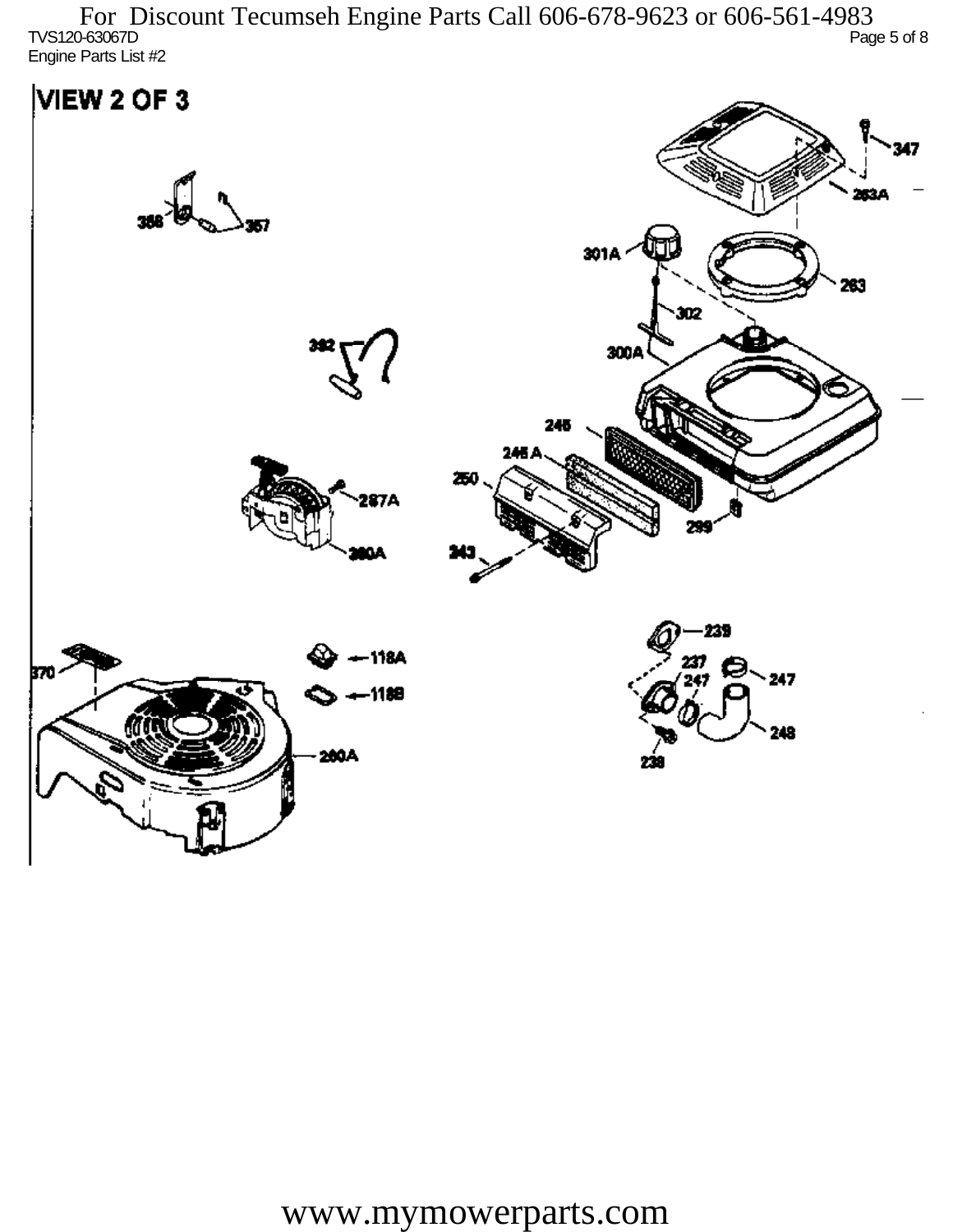|      | Ref # Part Number                                                                                                                                                                                                                      | Qty Description                                                                                                                                                                                                                                                                                                                                                                                                                                                                                                                                                                                                          |
|------|----------------------------------------------------------------------------------------------------------------------------------------------------------------------------------------------------------------------------------------|--------------------------------------------------------------------------------------------------------------------------------------------------------------------------------------------------------------------------------------------------------------------------------------------------------------------------------------------------------------------------------------------------------------------------------------------------------------------------------------------------------------------------------------------------------------------------------------------------------------------------|
|      | 32 32323                                                                                                                                                                                                                               | Washer, Thrust NOTE: This thrust washer maynot be<br>required if a new crankshafthas been installed. Check the<br>proper Mechanic's Handbook for acceptable end play. Use<br>this .010" thrust washer if excess end play is measured.                                                                                                                                                                                                                                                                                                                                                                                    |
| 287A | 118 730194<br>167 650688<br>168 32924<br>201 33150<br>238 650806<br>239 34338<br>246D 34927<br>246 34340<br>246E 35435<br>250 34792<br>287A 650735<br>300A 34476<br>326 34113<br>370H 34387<br>370J 34870<br>370 550223<br>390A 590531 | Rope Guide Kit (Use as required)<br>Screw, 10-32 x 1" (Drilled thru)<br>Spring, Speed adjusting screw<br>Bracket, Over-ride<br>Screw, 10-32 x 5/8"<br>* Gasket, Air cleaner<br>Felt, Air Cleaner<br>Element, Air cleaner<br>Filter, Pre-air (Use as required)<br>Cover, Air cleaner<br>Screw, 10-24 x 3/8" (Use as required)<br>Pop Rivet (3/16" Dia.) (Purchase loca lly)<br>Fuel Tank (Incl. 292 & 301)<br>Plug, Screen<br>Decal, Instruction (Optional)<br>Decal, Instruction (Optional)<br>Decal, Name<br>Side Mount Rewind Starter (Refer to Division 5, Section C,<br>page 32 or Fiche 8A, Grid G-3 for breakdown) |
|      | 425 730571<br>426 32203<br>427 32204<br>436 611006<br>437 30551<br>438 610947<br>439 610955<br>440 30992<br>442 610385<br>443 610408<br>444 29181<br>445 610593<br>446 33356                                                           | Starter Muff Kit (Incl.370J,426,427)(Opt.)<br>Starter Air Cleaner (Optional)<br>Starter Air Cleaner Bracket (Optional)<br>Stator Plate Ass'y.(Incl.377,378,437, 442-448)<br>Spring, Breaker box cover<br>Cover, Dust<br>Gasket, Stator cover<br>Cam, Breaker<br>Washer<br>Nut, 8-32<br>Breaker Fastening Screw & Washer<br><b>Condenser Fastening Screw</b><br>Terminal, Ground                                                                                                                                                                                                                                          |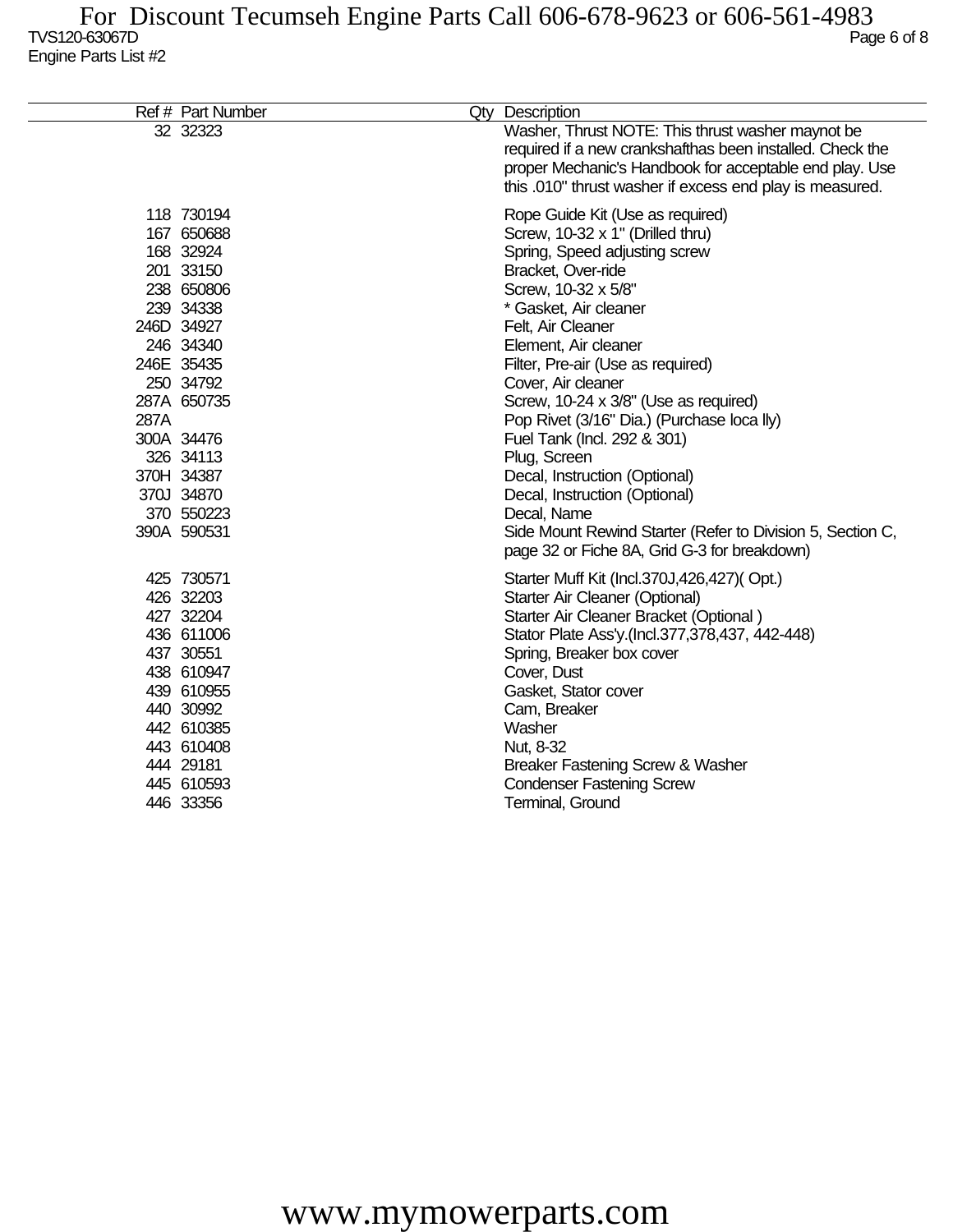TVS120-63067D Page 7 of 8 Engine Parts List #3 For Discount Tecumseh Engine Parts Call 606-678-9623 or 606-561-4983